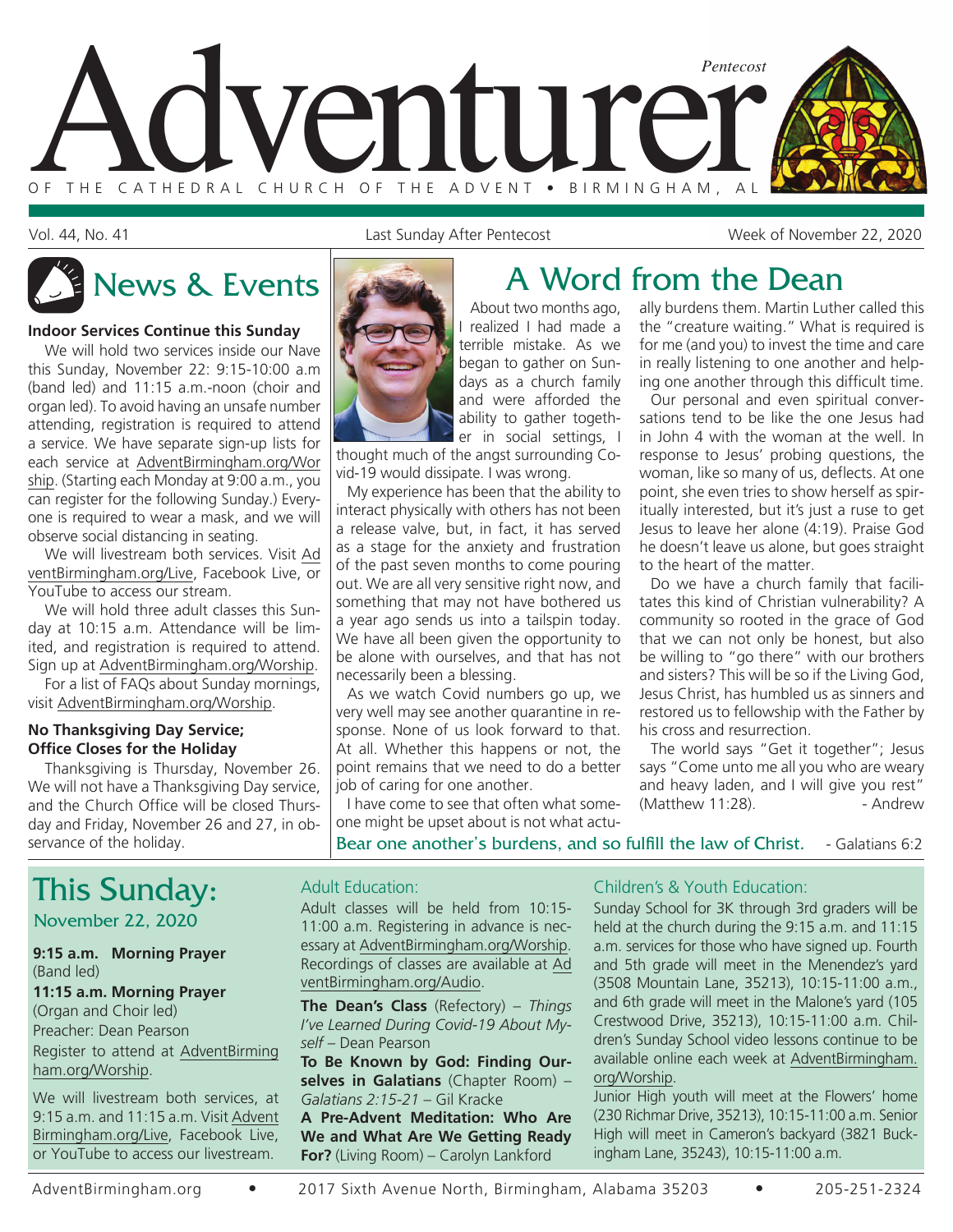

## GET INVOLVED! SEE WHAT'S GOING ON!

### New Members Confirmed

Bishop Glenda Curry officiated as 33 youth and 26 adults were confirmed or received as members of the Advent on November 8. Please join us in welcoming them, as we give thanks for their being a part of our parish family.

#### Youth:

Elise Ball Roscoe Bare Weston Barringer Alice Clapp Hooker Cook Ada Dapkus Henry Elliott Mary Carlon Feagin Thomas Fleming Powell Fry Jackson Gignilliat Sara Green James Hard Millie Hard Audrey Irby Mary Florence Lacy Thomas Langloh

#### Adults:

Warren Baker Doug Breland Jenny Breland Cora Causey Kyle Davis Tara Davis Michael Dixon Lucy Kate Green Jennifer Harris Reggie Harris Meg Hawley Matt Hemrick Rebecca Hemrick Eleanor Lassiter Amelia Leath Hill McCluney Jenevieve McNeil Billy Pharo Anne Reynolds Mary Bains Reynolds Sam Settle Anne Milbray Smith Carrie Ella Smith Georgia Spotswood Perry Stringfellow Thomas Taylor Frances Townsend Trey Vinson Peter Womack

Wilson Hunter Angie Kurosaka Leslie Malone Amanda Maxwell Kathryn Maxwell Megan Miller Trey Miller Steve Puckett Mort Taylor Brooke Wahl Tyler Wahl Ashley Whitsett Cory Whitsett

## Advent House Prayer Ministry

#### **Intercessory Prayer Available at the Advent House**

Anyone desiring prayer for God's intervention in their life for spiritual, physical, or emotional healing; for guidance; or for protection may reach out to the Advent House Prayer Ministry. Personal safety is of utmost importance at this time, so the needs of each individual calling will be taken into consideration when deciding whether to meet virtually or in person at the Advent House (2317 Arlington Avenue South, 35205). For further information and to schedule a prayer appointment, please contact



Kathy Logue (205-410-4622, Kathy@CathedralAdvent.com).



## education

### Parish-Wide Reading

#### **The Pilgrim's Progress this Week: Ignorance Dismisses Christian's Gospel**

Christian and Hopeful have another encounter and discourse with Ignorance. Ignorance reveals his blindness to the corruption of his own heart and his vain confidence in himself instead of compete reliance on Christ's active and passive obedience for pardon and justification. Our reading this upcoming week is chapter 14 in the *Crossway* edition and pages 164 (after first paragraph) through 176 (through #9) in the *Desiring God* edition. The



suggested Bible passages to read beforehand are Luke 18:18- 30 and Colossians 3:1-11. After you finish your reading, go to AdventBirmingham.org/Pilgrim to view Dean Pearson's short video summary.

## spiritual growth & fellowship

### Youth Ministry

#### **Advent Bowl 2020: Tradition Continues November 29**

It's almost time for one of our most beloved Advent traditions: the Advent Bowl! All 7th-12th graders are invited to compete in our two-hand touch football tournament on Sunday, November 29, 2:00-4:00 p.m. at the Mountain Brook High School field. Masks are required. Contact Rebecca Lankford (Lankford@ CathedralAdvent.com) for more information.

#### Women's Ministry

#### **Christ in the Christmas Crunch Set for December 2**

All Advent women are invited to our annual Christ in the Christmas Crunch gathering on Wednesday, December 2, 11:30 a.m.-12:30 p.m. at the Birmingham Botanical Gardens. Our own Carolyn Lankford, Interim Director of Women's Ministries, will offer a meditation on *Joseph: The Champion for Infant Jesus*.

Boxed lunches will be served. Masks are required, and we will observe social distancing. Participants must register by emailing the Women's Ministries office at Carolyn@CathedralAdvent.com or online at AdventBirmigham.org/News. There is no fee to attend.

### Young Adults' Ministry

#### **Ministry for Adventers in Their 20s and 30s**

The Young Adults of the Advent gather regularly in small groups throughout the week and all together once a month. If you would like to join a small group or learn about our next gathering, please email YoungAdults@CathedralAdvent.com.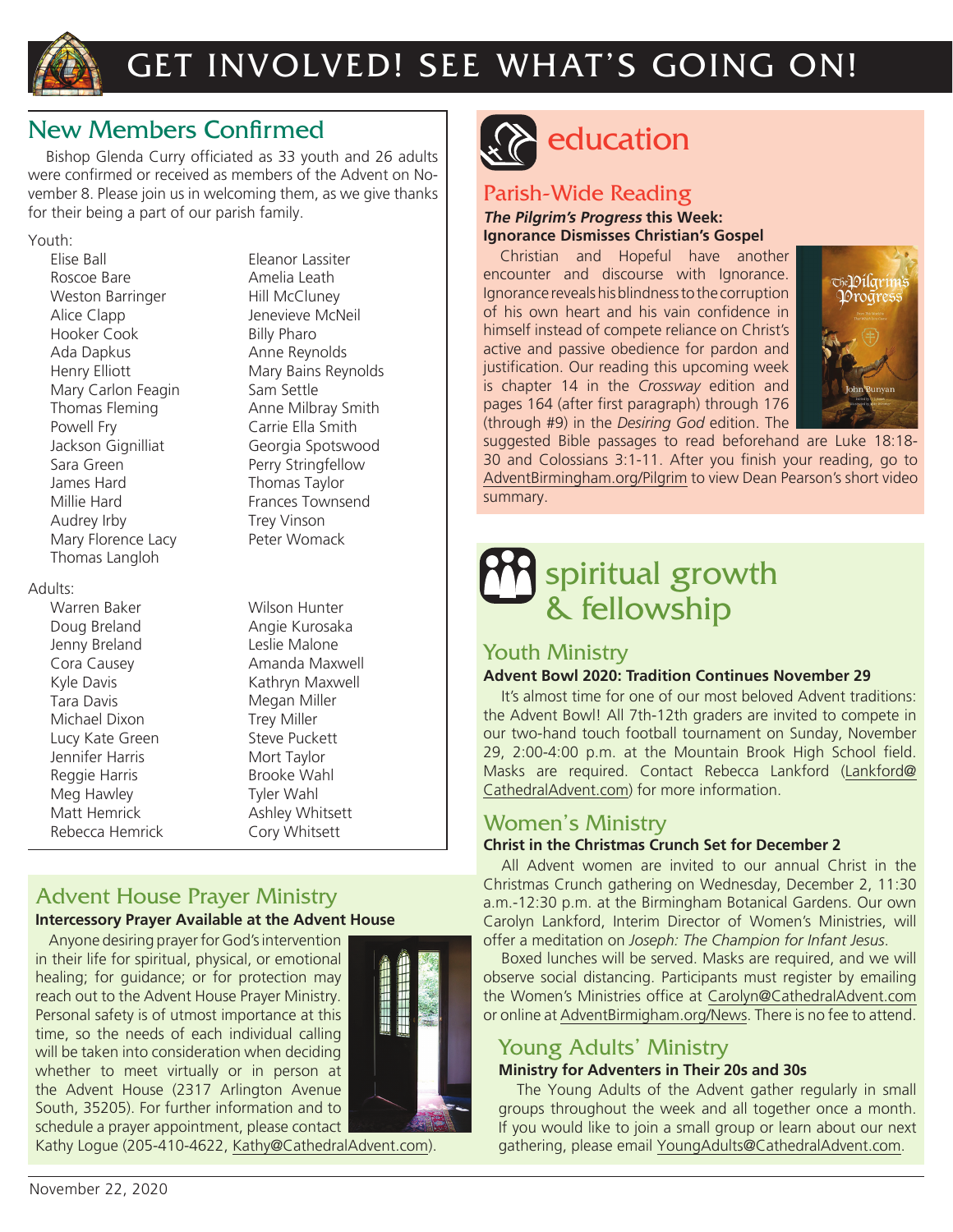

## serving & outreach

#### Coat Drive

#### **This Year's Drive Is a Drop-Off Drive**

2020 is the year of the pivot, so this year our annual Coat Drive will transform into a Drop-Off on Sunday, December 6. All items will be received in the Porte Cochere (or visitor's parking lot off of Sixth Avenue North) before and after worship services – between 8:45 a.m. and 12:15 p.m.

Please consider bringing the following items:

- •Men's coats, larger sizes appreciated
- •Warm socks
- •Underwear
- •Jeans

We are so grateful for our partnership with Brother Bryan Mission as they work to disciple men struggling with addiction. Our Coat Drive will help provide cold-weather supplies for these men as a way to bless and encourage them in their journey toward a deeper relationship with the Lord and ongoing sobriety.

We need volunteers on December 6. To help with the Coat Drive, please contact Bethany Rushing (Bethany@CathedralAdvent.com).

# bookstore

#### **Store Now Open on Sundays**

With our move indoors for worship services, the Advent Bookstore is now open on Sunday mornings, 8:30-11:30 a.m. Masks are required, and we will maintain social distancing.

The store remains open on Wednesdays from 10:00 a.m. to 4:00 p.m. Entrance to the store on Wednesdays is through the Porte Cochere parking lot door. For curbside pick-up, call 205- 323-2959. Contact Ann Campbell (Ann@CathedralAdvent.com) for more information.

Jesus said, "Then the King will say to those on his right, 'Come, you who are blessed by my Father, inherit the kingdom prepared for you from the foundation of the world. For I was hungry and you gave me food, I was thirsty and you gave me drink, I was a stranger and you welcomed me, I was naked and you clothed me, I was sick and you visited me, I was in prison and you came to me.' Then the righteous will answer him, saying, 'Lord, when did we see you hungry and feed you, or thirsty and give you drink? And when did we see you a stranger and welcome you, or naked and clothe you? And when did we see you sick or in prison and visit you?' And the King will answer them, 'Truly, I say to you, as you did it to one of the least of these my brothers, you did it to me.'" - Matthew 25:34-40

**Pastoral Notice:** If you are going into the hospital, have need of prayer or counsel, or have a family member unable to attend church, please call the Pastoral Care Office at 205-226-3500.

### Tuesday-Morning Service

#### **Praise Service Moves Indoors**

With the weather turning colder, our Tuesday-morning service has moved from the Rector's Garden into the Nave. In addition to the move, we're changing the start time to 8:00 a.m., in hopes that those who are working or dropping off kids at school can join. This 30-minute service offers us a midweek opportunity to reflect on God's word, pray for the needs of our city, and have fellowship with people from all walks of life. Social distancing protocol and masks are required for health and safety. Contact Bethany Rushing (Bethany@CathedralAdvent.com) for more information.

#### **Lectionary**

Sunday, November 22: Psalm 100 *or* Psalm 95:1-7a

 Ezekiel 34:11-16, 20-24 Ephesians 1:15-23 Matthew 25:31-46



### Midday Music

#### **String Quartet to Perform November 20**

Members of the Alabama Symphony Orchestra will present music for String Quartet by Mozart and Rachmaninoff at our next Midday Music concert on Friday, November 20, at 12:30 p.m. The performers will be ASO Concertmaster Daniel Szasz, violin; Serghei Tanas, violin; Zakaria Enikeev, viola; and Warren Samples, cello.

We are pleased to be able to open this concert to a limited public audience in the Nave. To sign up, please visit AdventBir mingham.org/News. The concert will also be livestreamed on Ad ventBirmingham.org/Live and associated digital platforms, and will be made available for later listening at any time. Please do not miss this free, 30-minute program of beautiful music performed by these outstanding musicians.

### memorials:

#### **Gifts Were Given In Memory Of:**

**Charles Richard Saunders**: (Mission and Outreach) by Chilton Porter; Pratt and Anne-Marie Brown

**Mr. and Mrs. Tom Kennedy**: (Advent House) by Kathleen Doss **Anne Whitney DeBardeleben**: (Dean's Discretionary Fund) by Gail Guin Braswell

**In Thanksgiving for Craig Smalley, Stella Schreiber, and Robin Turner**: (Pastoral Care) by Katherine and Alan Kilpatrick